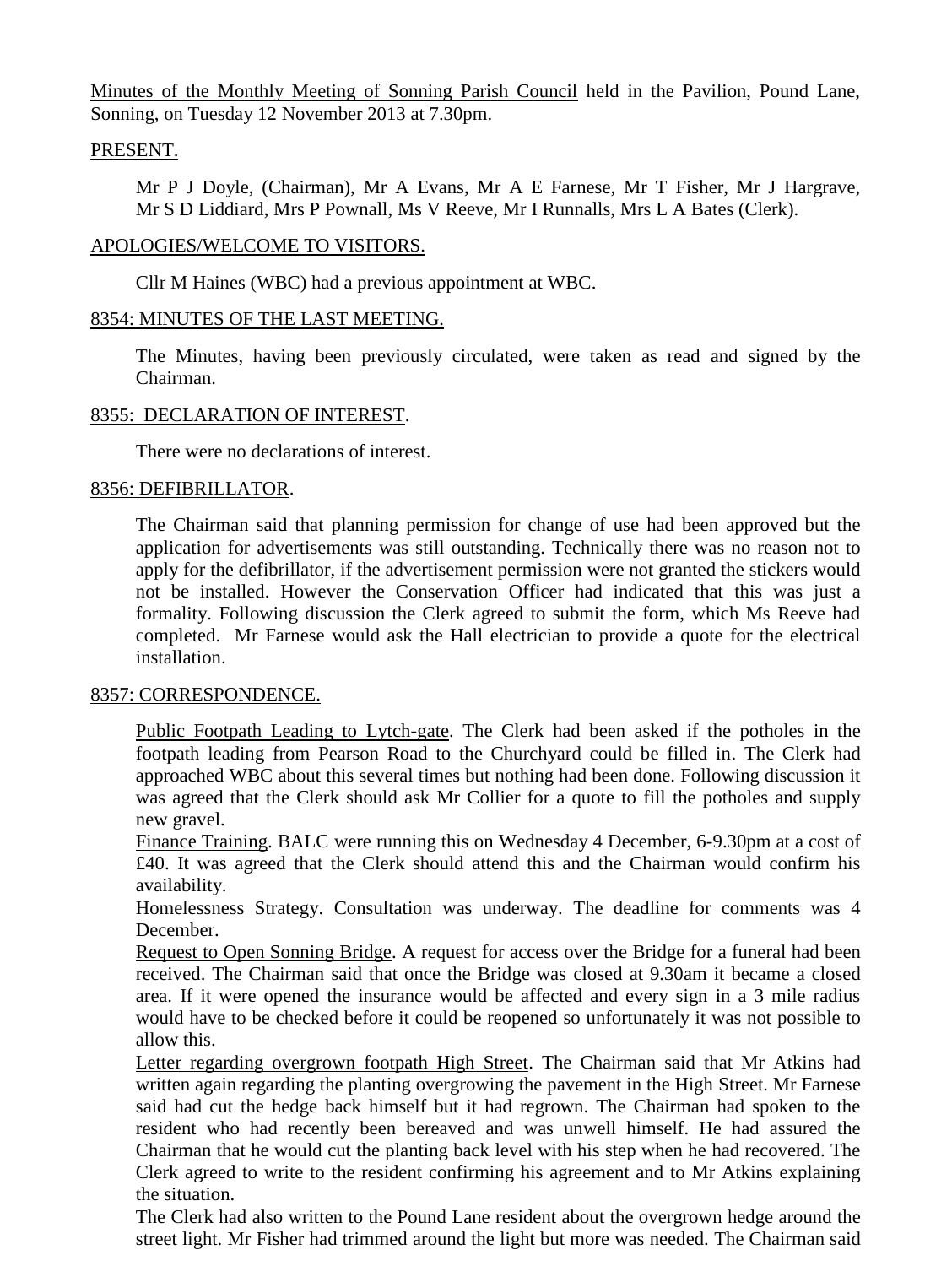it would be more costly if WBC got involved in trimming the hedge. Mr Fisher would speak to the resident again and if necessary the Clerk would write again.

### 8358: PLANNING.

The Chairman said that item (c) 1 Greendown Cottage had been approved as had the appeal on the original application. The work had been completed on (d) Pilgrims. Application (j) was to separate the former annex at Greendown from the main building. The Chairman had informed the new case officer that planning permission had already been approved in 2009 but she had been unaware of this. Mr Liddiard said this was one drawback of planning officers regularly moving on. New officers did not know the area or the background to applications.

The Chairman had attended the Borough/Parish Conference and had submitted a question about Stop Notices and why one had not been served on Model Farm Barn, which would have saved a great deal of money. The answer had been that Stop Notices could not be served on their own, there had to be an existing Enforcement Notice in place. The Chairman read from the GDO upon which all Local Plans were based which did not support the WBC advice.

The following applications were ongoing: 1 Sonning Gate (F/2012/1398); Land facing Duffield Road (F/2013/0634); 11 Hawthorn Way (F/2013/1549): Pilgrims Thames Street (F/2013/1742).

The following applications had been approved: 1 Greendown Cottage Thames Street (F/2013/1662): Pearson Hall (LB/2013/1763).

The following new applications had been received. Microsoft Campus Thames Valley Park (EXT/2013/1963) Extend implementation date of planning consent EXT/2010/1506 for a further 3 years. (Application to extend implementation date of planning consent VAR/2006/8527 linked to 98/68391/F for the proposed extension of time limit for commencement of development to August 2014 and proposed erection of building for B1 and ancillary use respectively: Pearson Hall (A/2013/2036) Advertisement consent to apply 3no self-adhesive vinyl stickers (185 x 370mm) to each side of K6 telephone kiosk Sonning Court Thames Street (F/2013/2074) Erection of a glass extension to existing reception and study following removal of existing external windows, doors and walls: 35 Little Glebe Sonning (F/2013/2150) Erection of a two side/rear extension with front dormer window and single storey rear extension to dwelling: Studio Cottage Pound Lane (F/2013/2152) Change of use from an annexe to a separate residential dwelling.

# 8359: CONSERVATION AREA ASSESSMENT.

The Chairman said that he had circulated the update on the CAA from the Society. A SPC were not currently committed to carrying out a Neighbourhood Plan the Society would need to bring a proposal to a Council meeting if they wanted the Parish Council's support.

Request from S & SE Society for £100. It had been agreed to ask the Chairman of the Society to provide more details. Mr Hine had explained the background to the request and that Mr John Shaw from ASHTAV had made a couple of valuable suggestions, which the Society had taken on board (appendix on gaps & misfits to show how the CAA had been degraded with a wish list, and another appendix to include a community asset list (which the local authority should publish on its website). However Mr Hine had said that most of the meeting had been spent discussing Neighbourhood Plans. Mr Farnese said that a lot of information about these Plans could be found on the internet free of charge. Councillors said that normally any request for a financial contribution should be made in advance. Following discussion it was agreed that the Clerk should reply to Mr Hine explaining why the Council were refusing the request. The main reasons being that most of the meeting had been about Neighbourhood Plans, which the Council had no immediate intention of pursuing, and that any request for funding should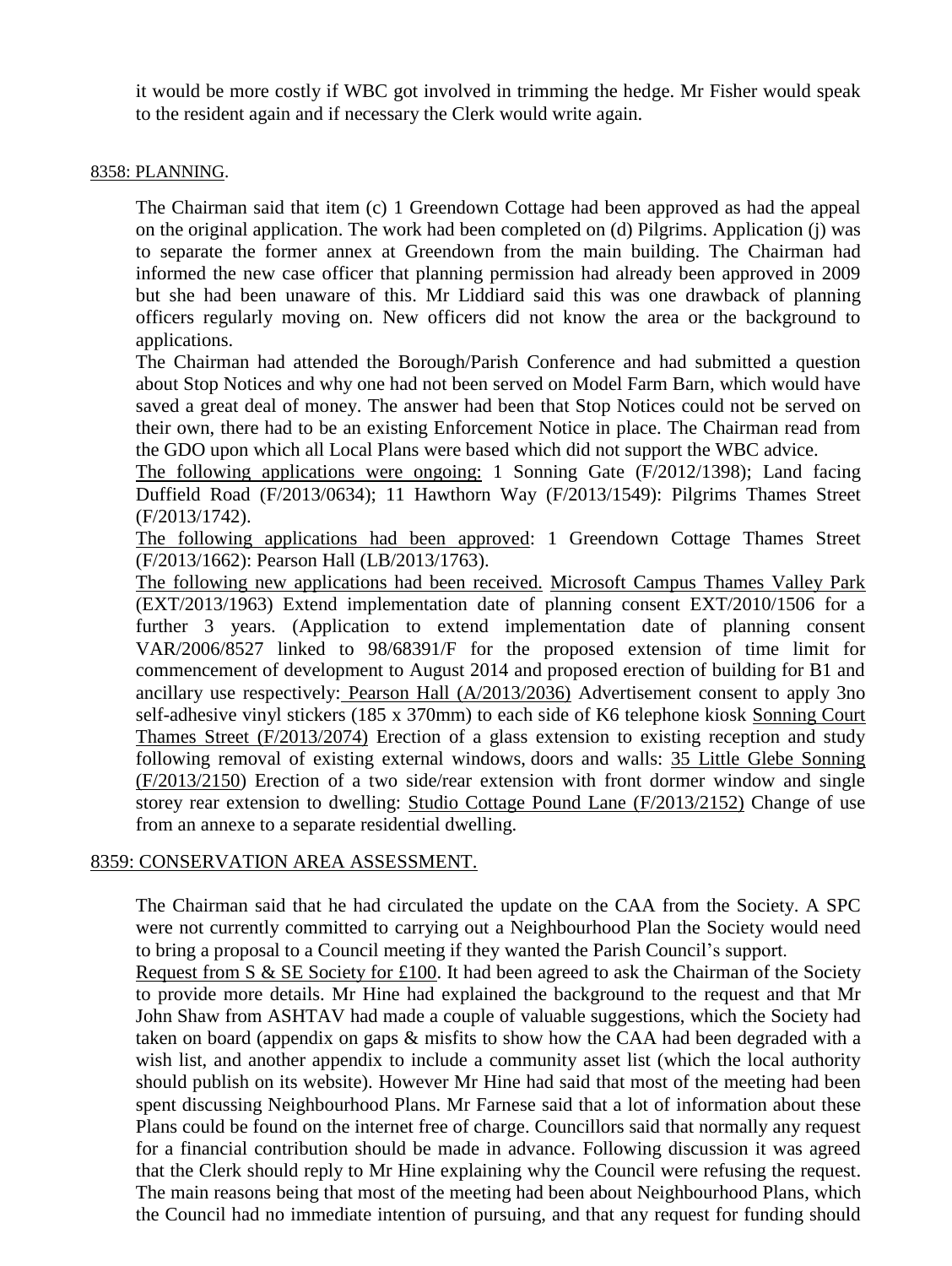be made in advance. The Clerk would also explain the correct procedure for any similar request.

## 8360: QUESTIONS FOR BOROUGH COUNCILLOR.

In the absence Cllr Haines there were no questions.

## 8361: PARISHIONERS QUESTIONS

There were no questions.

### 8362: PROPOSALS FOR QUEENS JUBILEE CELEBRATIONS.

The Chairman said that installation of the lighting was going well. Signs and barriers were in place but drivers were still attempting to cross the Bridge.

Theresa May (MP), had agreed to 'switch' the lights on at 1.30pm on Saturday 23 November, and was very keen to be involved. Mrs May could 'switch on' from the Wharf side or from the opposite side, depending on her preference. The Chairman had arranged for the security car to park in the Great House car park or outside the Wharf entrance and had agreed to supply a list of those likely to be in attendance. Mr Farnese suggested asking if the bar at the Mill Theatre or the Great House, could be made available for a small reception. The Chairman proposed spending up to £200 on the reception Mr Fisher seconded and this was unanimously approved.

The Chairman said that the lighting fund had risen to £8600. WBC had allocated the highways S106 money towards the lighting, which endorsed the project and reflected their support.

The Chairman had taken advice from Mary Severin regarding the proposal that SPC should fund the shortfall for the Bridge lights in order to take advantage of the Bridge closure. Ms Severin had said that Parish Councils were empowered to spend money as they saw fit. Mr Fisher said he would be happy to contact residents about financial support as the Chairman had been advised that corporate funding was unlikely. Mr Hargrave, Mr Fisher and the Chairman would draft a letter. Mr Hargrave said that it could be advantageous if an internet 'giving' site were opened. The Chairman had received the plan of all the closure notices required for the Bridge closure. Mr Liddiard said that the 'Dolphins' hadn't been installed. The Chairman said that some work had been carried out to protect the bridge structure from passing boats rubbing against the brickwork. The new traffic lights were linked to a control in Winnersh. Mr Liddiard said that there was a highways plan which showed that there would be an increase in traffic levels in Sonning once the SDL's were built.

### 8363: FINANCE.

a) Payment of Accounts. Mr Liddiard proposed making the following payments Mr Fisher seconded and these were unanimously approved.

Henley Contracting – Mow Pond Area SSE Contracting – St. Light Repairs SSE Contracting – St. Light M'tnce Mazars – Annual Audit SCS Mowing (Oct) – Main 192.52: Outfield 98.40: SLTC 84.00 Sonning Landscapes Mow Wharf 52.00: Mow Playground 26.00 SCS Mowing (Nov) – Main 192.52: SLTC 84.00 480.00 22.57 838.86 240.00 374.92 78.00 276.52

**October**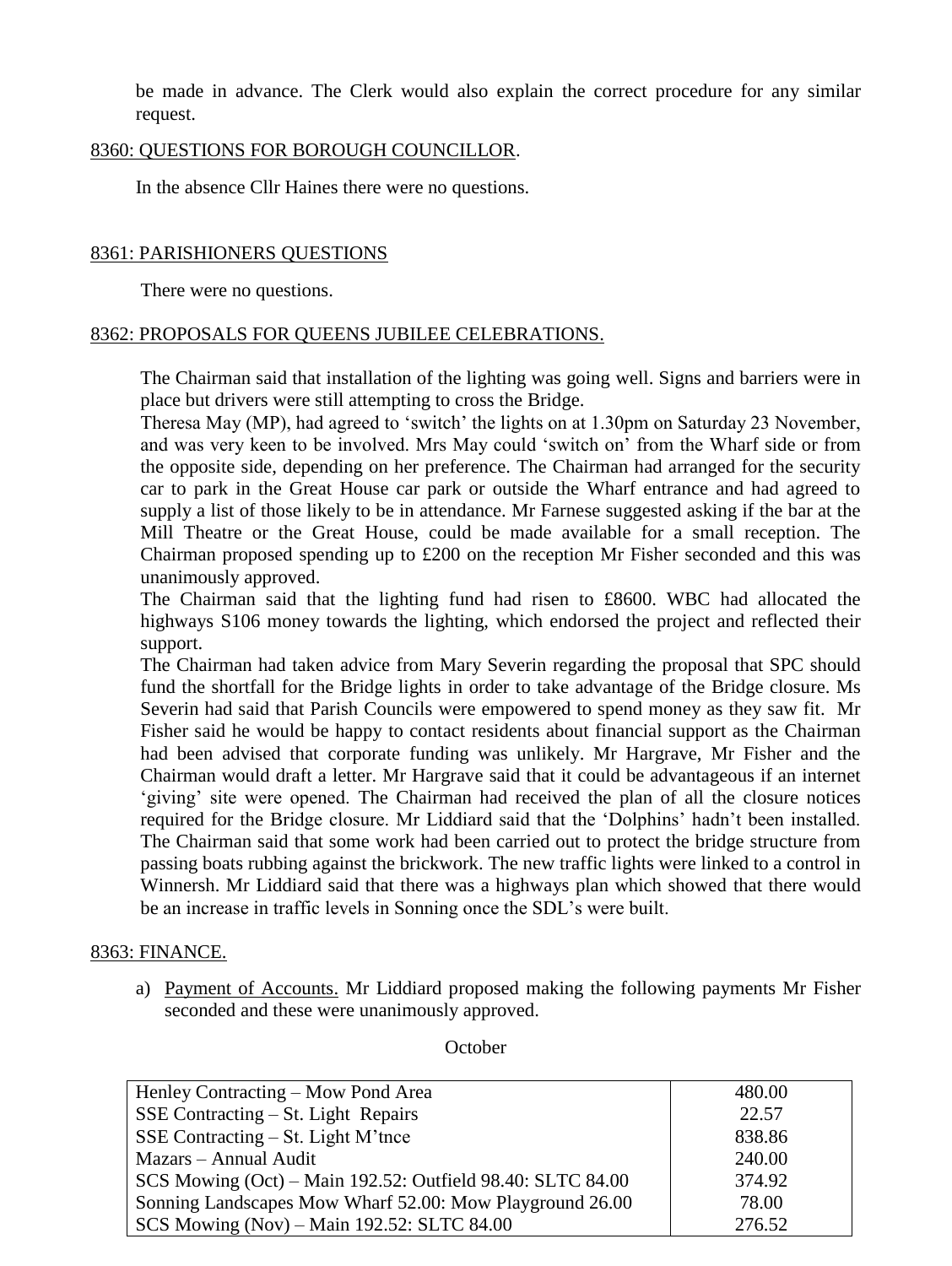| Mrs L A Bates - Refund Kiosk Plan application        | 55.00   |
|------------------------------------------------------|---------|
| Purco Print – Newsletter                             | 110.00  |
| Mr S Liddiard – Materials Bus Shelter/Car park posts | 255.07  |
| Environment Agency – Wharf License                   | 48.68   |
| Mr K Trimmings – Litter Sept                         | 145.83  |
|                                                      | 2925.45 |
|                                                      |         |

# 8363: FINANCE (Cont'd).

- b) Report. There was no report as the Clerk had been preparing the draft budget figures.
- c) Draft 2014/15 Budget. The Clerk had prepared the draft figures based on expected increases. This could be addressed by increasing the Precept or taking the difference from reserves.

# 8364: HIGHWAYS.

Mr Evans said that there had eventually a mutually convenient date for both SPC and the Society and the meeting had been arranged for 20 November at 7.45pm. The Chairman had provided Mr Evans with the Societies Position Statement and he would prepare an agenda for the meeting. Everyone would be welcome to have an input. The Chairman had copied the Statement to Mrs Green, head teacher Sonning School, for her view. It was important to hear the Societies proposals and how these could be achieved, and a time scale for achieving them. The Chairman had e-mailed Claire Lawrence and she had sent specifications for new pavements. Although WBC would try to install a pavement where they could they would not install one under 1.5 metres wide. It was possible for a pavement to be 1.2 metres over a 6 ft. length if it then widened. There was no chance of achieving the minimum in Sonning. Mr Runnalls said that speeding was a problem. A resident waiting for the bus at 7.45am observed the same vehicles speeding up Pound Lane every morning outside Sonning School. Mr Fisher said that he had asked about statistics but had been unable to find them on the WBC web site.

# 8365: RECREATION AND ENVIRONMENT W.G.

- a) Report. Mrs Pownall said that, having discussed the possibility of a third football club using the field on a regular basis it had been decided that this would result in overuse and impact of the condition of the field when SCC took over the following April.
- b) Safety Checks. Mr Fisher had carried these out while Mr Farnese was indisposed. A handle had come off one of the new pieces of outdoor equipment. Mrs Pownall would include this on her quarterly report.
- c) British Legion Request to Plant Poppy Seeds. This was part of a scheme for the commemoration of the First World War. Mr Farnese had no objections but said he was aware that poppies were poisonous to dogs. Following discussion it was agreed to support the scheme and suitable areas were considered, Sonning School would be asked if they would like to take part. Mr Farnese proposed spending £40 on packets of seeds, in the first instance, Mr Fisher seconded and this was unanimously approved.
- d) Gate Opening. Mr Farnese said that he and Mr Farnese normally did this and would continue to do so, he apologised for the oversight.